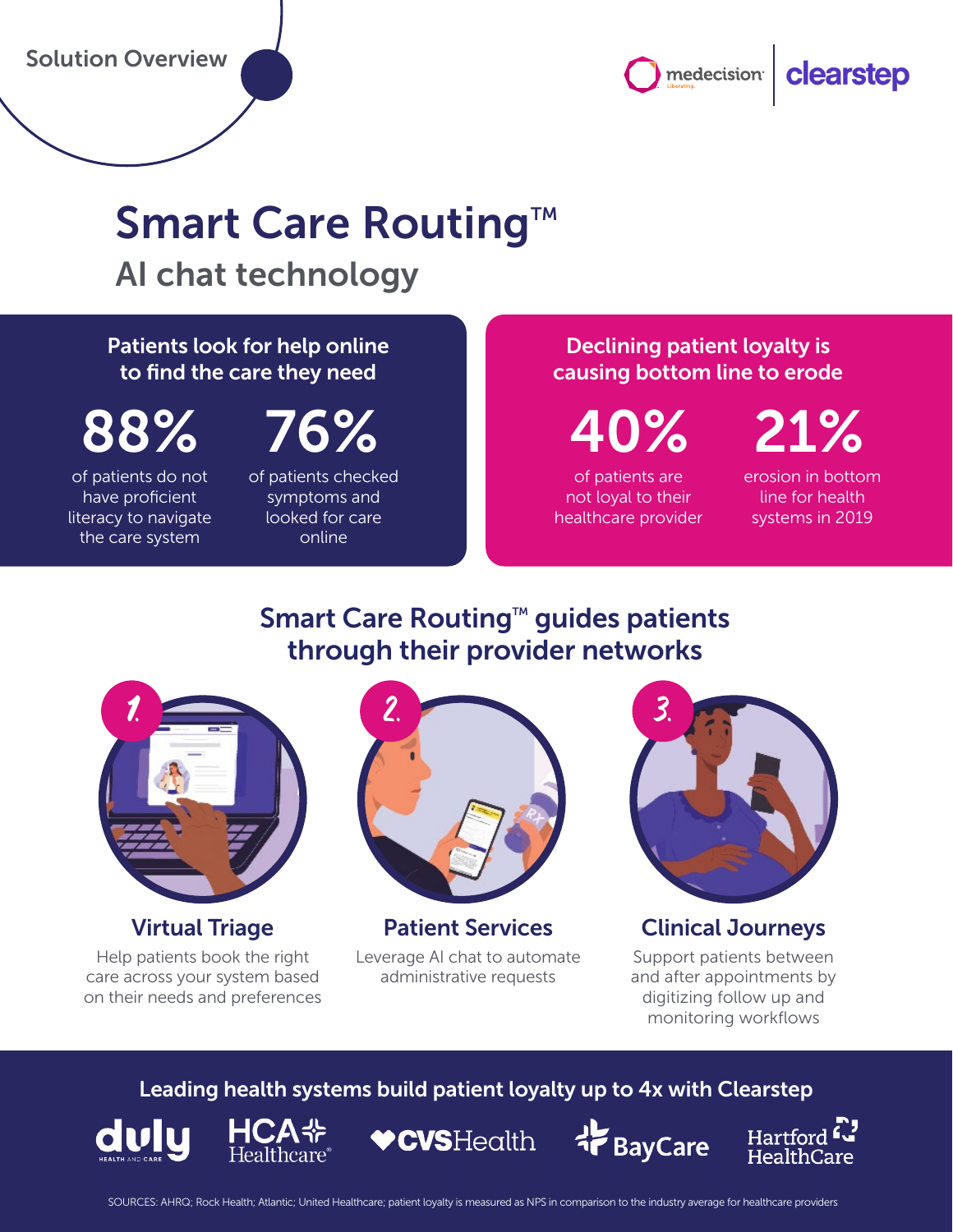### Solution Overview

U.S. hospitals that deliver "superior" customer experience achieve net margins that are 50 percent higher, on average, than those of hospitals providing "average" customer experience.



# Increased patient loyalty leads to better profitability

### Impact of Clearstep's Smart Care Routing



Increase online patient booking volume by 3x



Reduce inefficient care up to 2x



Deliver a standout digital patient experience with 10x ROI



Optimize provider capacity and resources



Gain insights into patient behavior to drive strategy

### White-label and fully configurable to your needs

#### Digital Touchpoints

Choose how our AI chat integrates with your digital assets on the web or mobile device.

#### CX Support

Choose from the level of partnership you need.

#### Personalization

Make recommendations based on each patient. Or keep PHI separate. It's your choice.

#### Business Intelligence

Get insights into patient online behavior.

#### Data Integrations

Integrate with facility, inventory, scheduling, and EMR databases through Epic Systems App Orchard.

#### White-label

Patients build loyalty with your brand—not ours.



When we assessed the competition, we chose Clearstep because of their ability to white-label, responsiveness, and clinical expertise.

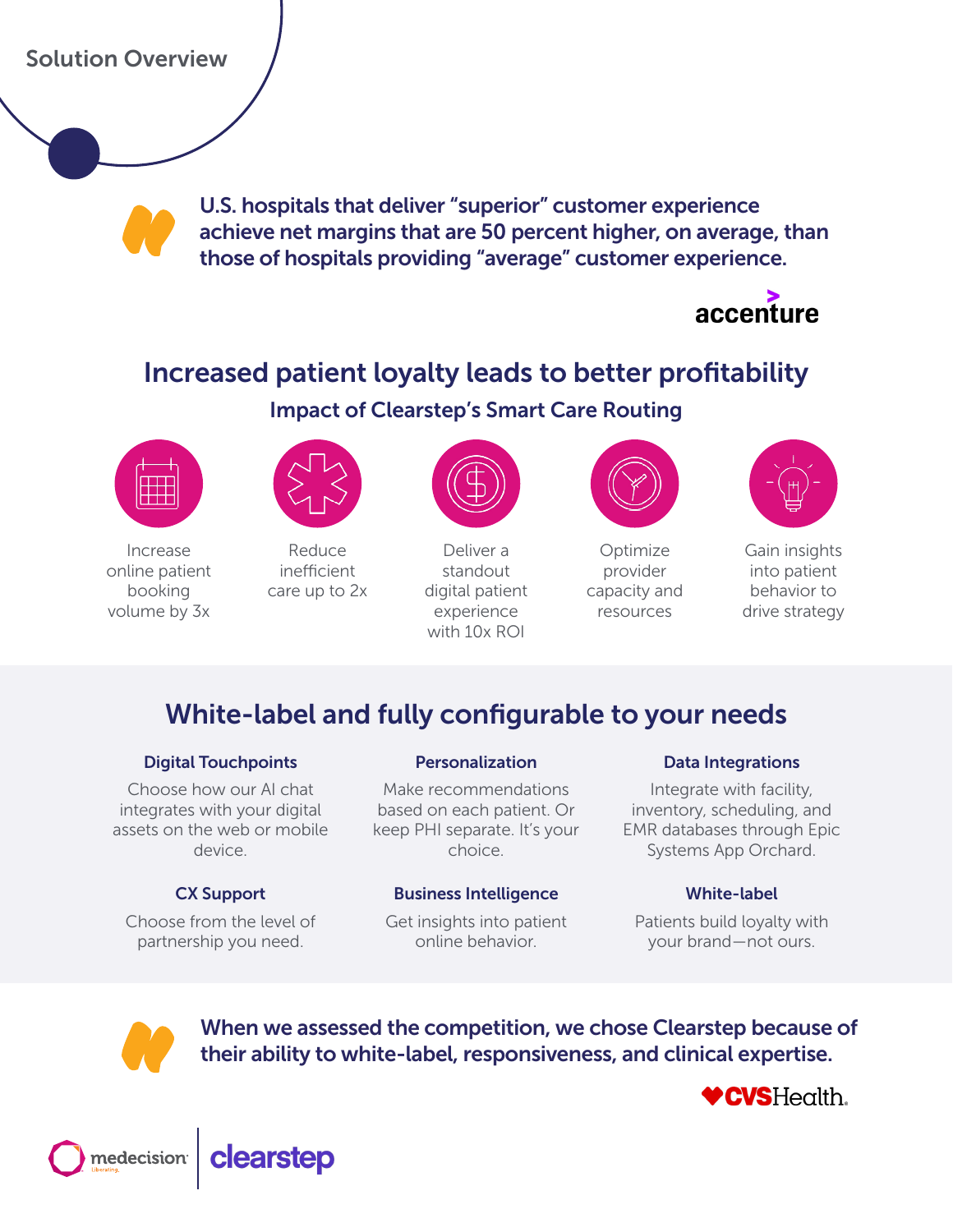### Solution Overview

### Virtual Triage is fast and accurate

#### Help patients book the right care across your system based on their needs and preferences



with AI chat

symptoms



2.

3.

Compare prices



### Our symptom checker is fast

AI chat asks 10 fewer questions than the competition with NLP technology that understands free text.

### Our triage is accurate

Algorithms are built from Schmitt Clinical Content. In a double-blind study, our triage accuracy was 95% compared to the judgement of ER doctors.

### Route patients to the right resource in your network



Talk to us if you don't see what you need. It might be on our product roadmap!

Diverting call volume to AI chat is a huge priority for us